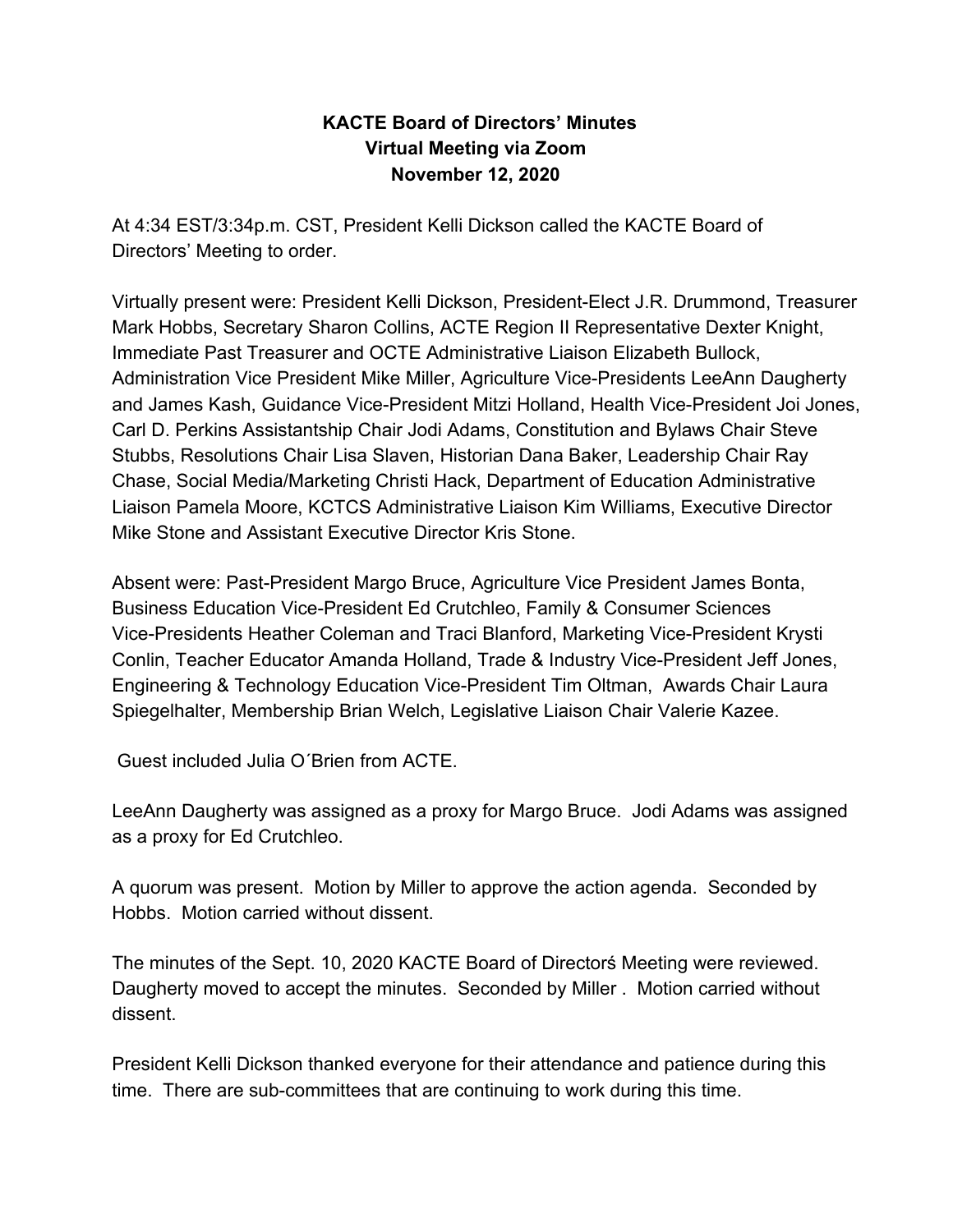## **Action Agenda**

**Advocacy**: Dexter Knight spoke for the Advocacy group. Work is being done within each of the five groups. The groups include the following: Contextual Historical Background, High Quality CTE Programs, Program Delivery, Current/Proposed Funding Models. With this current situation, the ATC programs have turned away students due to federal restrictions. There was a brief meeting of the group on Tuesday, November 10, 2020 to check in with progress. There is support from the Office of Career and Technical Education. We are to communicate with Senator McConnell and Senator Paul for their support. This could be a potential boost in funding for Kentucky. KACTE will be presenting the White Paper to the Chamber of Commerce Summit in 2021.

**Leadership**: JR Drummond spoke for the leadership group. It is proposed the TALENTS Cohort group from 2019-2020 will finish their session during the Spring of 2021. The Surviving for Thriving group will be meeting on January 30, 2021 in Georgetown, KY. There will be in-person and virtual options.

LeeAnn asked if they could get someone from KET to do some virtual application sessions. She also requested the possibility of recordings on the website for other members as an enticement to join the workshops in the future.

**Guidance:** Mitzi Holland expressed the concern that high school and middle school students struggling with students to respond to FAFSA, Industry Certifications, and other preparations for college. Bullock expressed that schools have limited access days where students are coming in the buildings. Hobbs expressed there is targeted instruction in Harrison County, but they have now switched to all virtual for the next couple of weeks. Miller expressed they are all virtual again at this time. There are statewide struggles.

**Membership Committee Report**: Mike Stone reported the all member mailing will be sent prior to Thanksgiving. A postcard has been designed and will be delivered to make all members aware of the new digital format. Members will need to update their emails. It will cost \$350.00 for the printing and mailing of the cards. From the survey there were fifty-four individuals wanting membership information. Advocacy and Professional Development were at the top of the list of benefits. Many of those surveyed did not have a clear understanding of KACTE. Potential members will be targeted. There are also lapsed members that should be contacted. Teacher educators can be contacted regarding students that can join. Stone reported on some of the responses from the survey.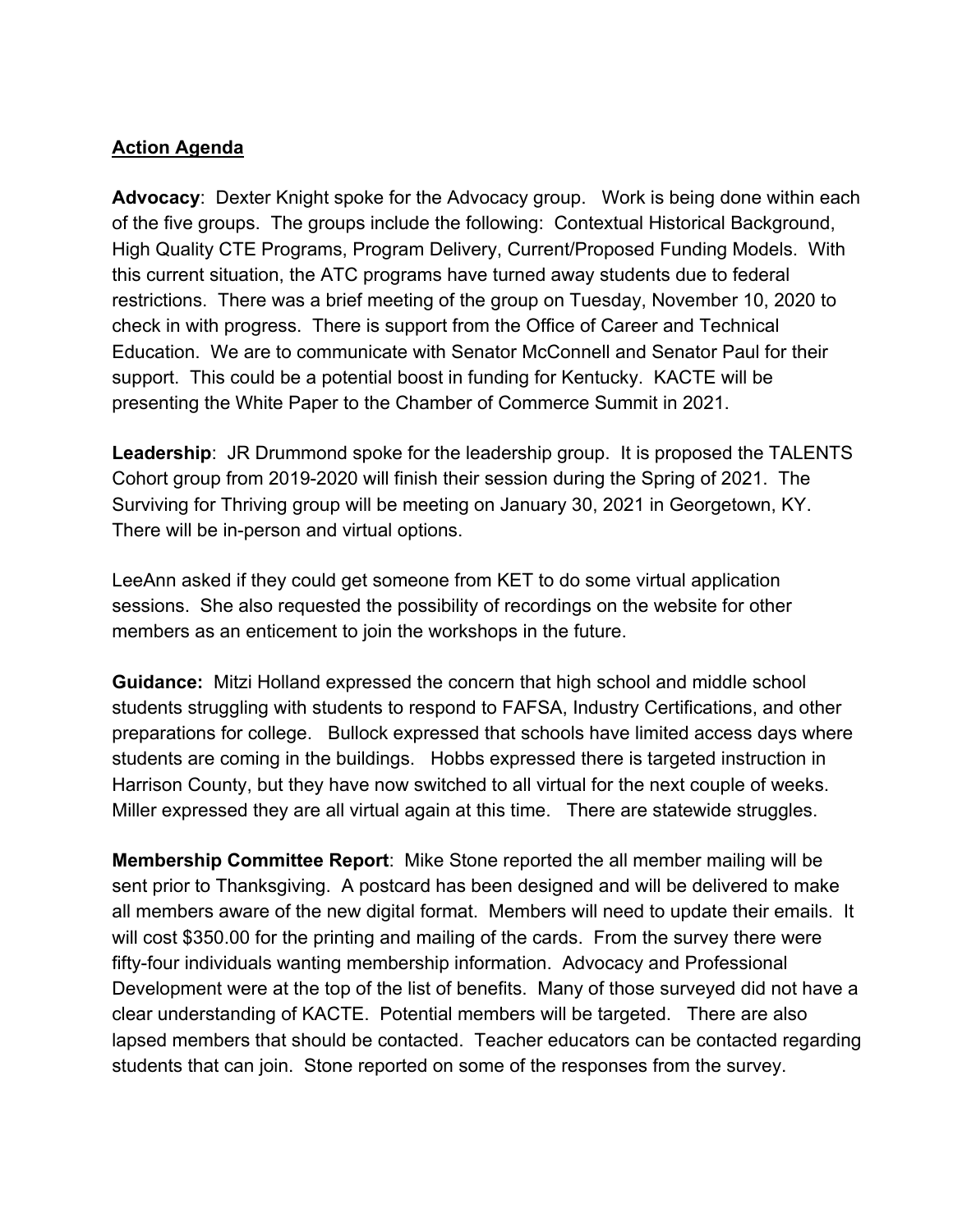**ACTE Region II Report:** Knight reported Region II award winners. Tammy Camel will advance to the national level. The Region II business meeting will be held on Thursday, November 19, 2020. Virtual VISION will be Nov. 30 - Dec. 4. NPS is set for March 2021. Julia O'Brien reported there will be an announcement at VISION regarding NPS. She also reported that VISION sessions will be turned to On-Demand sessions for one year.

**Assistant Executive Directors** K.Stone reported the summer program will be July 20-23, 2021. There will be a Plan A which is a traditional program consisting of meetings, exhibits, and tours. Special events should be held on the final day or in the evening. This better utilizes the rooms. The individual associations will have an area roped off across from Ballroom A. Plan B will be the alternative option depending on the status of the pandemic. The updates for the content areas would be recorded and be free to view. The educational sessions will be recorded and put on CTE Learn for a cost. The call for presentations was released this week. Renovations at the Galt House are near completion. K. Stone is developing a budget and timeline for the summer program. M.Stone reported there were no penalties from the Galt House for the 2020 program.

#### **Consent Agenda**

Mark Hobbs reported a balance of \$56,235.98. A royalty check from ACTE for CTE Learn was received for \$939.75. This is reported in misc.

Jones moved to accept the treasurer's report. Seconded by Daugherty. Motion carried without dissent.

**Executive Director's Report:** M.Stone met with CTSO Advisors and the student leadership day will be postponed to 2022. The entrepreneurship contest is ongoing. The funds are not frozen, so it will continue. This involves students selling their business to investors. See M. Stone's report for further details.

CTE Learn - There are quality PD materials available from this coursework. The Office of Career and Technical Education is supportive of this program. This could be the source of Professional development for the Commonwealth of Kentucky. There are benefits for membership and income of KACTE. There are approximately 150 sessions available. There should be a mode of getting this information to administrators to make them aware